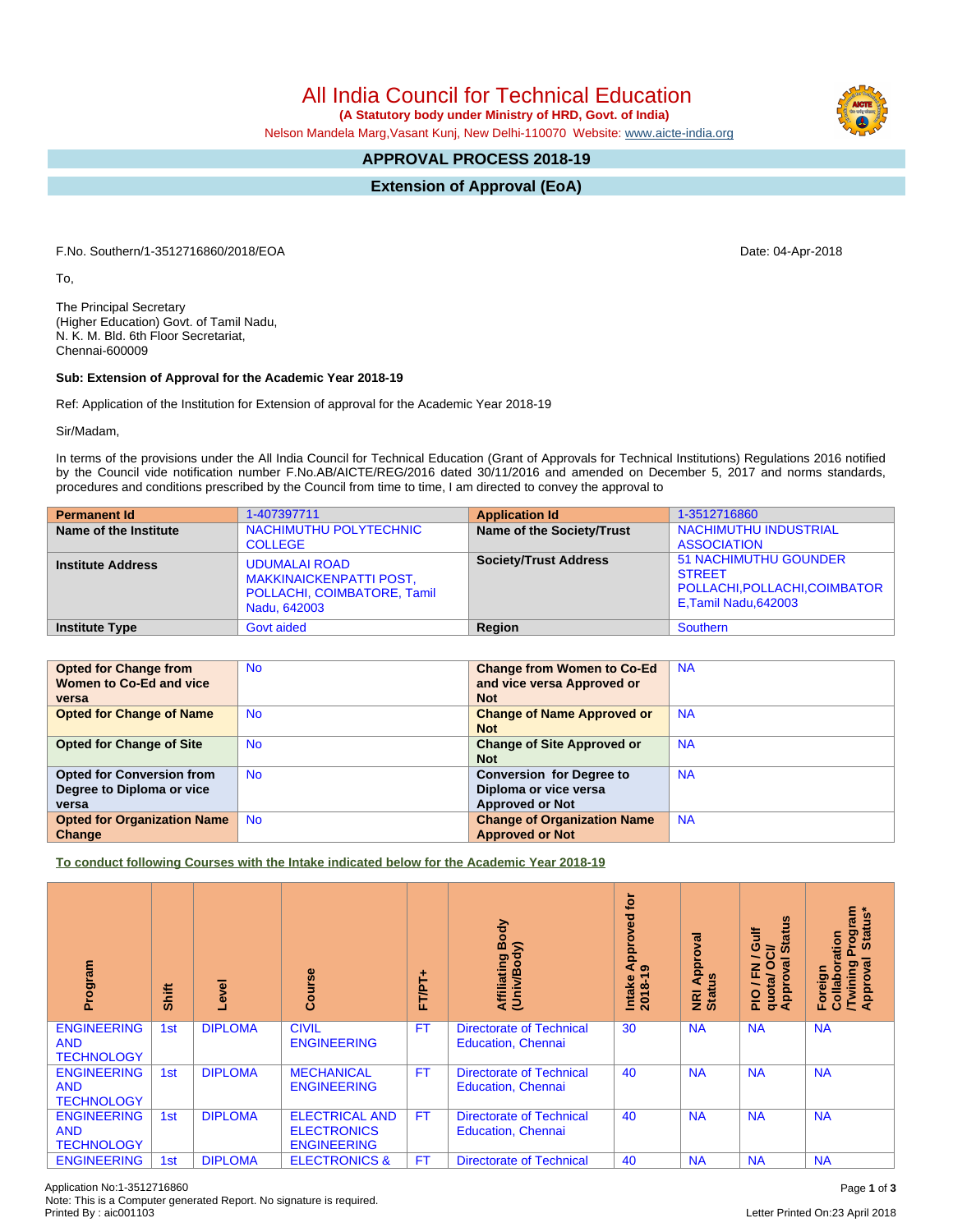| <b>AND</b>                                                                 |     |                | <b>COMMUNICATION</b>                                          |           | Education, Chennai                                           |    |                |           |           |
|----------------------------------------------------------------------------|-----|----------------|---------------------------------------------------------------|-----------|--------------------------------------------------------------|----|----------------|-----------|-----------|
| <b>TECHNOLOGY</b><br><b>ENGINEERING</b>                                    | 1st | <b>DIPLOMA</b> | <b>ENGG</b><br><b>TEXTILE</b>                                 | <b>FT</b> | <b>Directorate of Technical</b>                              | 40 | <b>NA</b>      | <b>NA</b> | <b>NA</b> |
| <b>AND</b>                                                                 |     |                | <b>TECHNOLOGY</b>                                             |           | <b>Education, Chennai</b>                                    |    |                |           |           |
| <b>TECHNOLOGY</b>                                                          |     |                |                                                               |           |                                                              |    |                |           |           |
| <b>ENGINEERING</b>                                                         | 1st | <b>DIPLOMA</b> | <b>AUTOMOBILE</b>                                             | <b>FT</b> | <b>Directorate of Technical</b>                              | 40 | <b>NA</b>      | <b>NA</b> | <b>NA</b> |
| <b>AND</b>                                                                 |     |                | <b>ENGINEERING</b>                                            |           | <b>Education, Chennai</b>                                    |    |                |           |           |
| <b>TECHNOLOGY</b>                                                          |     |                |                                                               |           |                                                              |    |                |           |           |
| <b>ENGINEERING</b>                                                         | 1st | <b>DIPLOMA</b> | <b>REFRIGERATION</b>                                          | <b>FT</b> | <b>Directorate of Technical</b>                              | 30 | <b>NA</b>      | <b>NA</b> | <b>NA</b> |
| <b>AND</b>                                                                 |     |                | & AIR                                                         |           | <b>Education, Chennai</b>                                    |    |                |           |           |
| <b>TECHNOLOGY</b>                                                          |     |                | <b>CONDITIONING</b>                                           |           |                                                              |    |                |           |           |
| <b>ENGINEERING</b><br><b>AND</b>                                           | 1st | <b>DIPLOMA</b> | <b>COMPUTER</b><br><b>ENGINEERING</b>                         | <b>FT</b> | <b>Directorate of Technical</b><br>Education, Chennai        | 30 | <b>NA</b>      | <b>NA</b> | <b>NA</b> |
| <b>TECHNOLOGY</b>                                                          |     |                |                                                               |           |                                                              |    |                |           |           |
| <b>ENGINEERING</b>                                                         | 1st | <b>DIPLOMA</b> | <b>PRINTING</b>                                               | <b>FT</b> | <b>Directorate of Technical</b>                              | 30 | <b>NA</b>      | <b>NA</b> | <b>NA</b> |
| <b>AND</b>                                                                 |     |                | <b>TECHNOLOGY</b>                                             |           | <b>Education, Chennai</b>                                    |    |                |           |           |
| <b>TECHNOLOGY</b>                                                          |     |                |                                                               |           |                                                              |    |                |           |           |
| <b>ENGINEERING</b>                                                         | 1st | <b>DIPLOMA</b> | <b>INSTRUMENTATI</b>                                          | <b>FT</b> | <b>Directorate of Technical</b>                              | 30 | <b>NA</b>      | <b>NA</b> | <b>NA</b> |
| <b>AND</b>                                                                 |     |                | <b>ON AND</b>                                                 |           | <b>Education, Chennai</b>                                    |    |                |           |           |
| <b>TECHNOLOGY</b>                                                          |     |                | <b>CONTROL</b>                                                |           |                                                              |    |                |           |           |
|                                                                            |     |                | <b>ENGINEERING</b>                                            |           |                                                              |    |                |           |           |
| <b>ENGINEERING</b>                                                         | 1st | <b>DIPLOMA</b> | <b>MECHANICAL</b>                                             | <b>FT</b> | <b>Directorate of Technical</b>                              | 30 | N <sub>A</sub> | <b>NA</b> | <b>NA</b> |
| <b>AND</b><br><b>TECHNOLOGY</b>                                            |     |                | <b>ENGINEERING</b>                                            |           | <b>Education, Chennai</b>                                    |    |                |           |           |
| <b>ENGINEERING</b>                                                         | 1st | <b>DIPLOMA</b> | (SANDWICH)<br><b>MECHANICAL</b>                               | <b>FT</b> | <b>Directorate of Technical</b>                              | 60 | <b>NA</b>      | <b>NA</b> | <b>NA</b> |
| <b>AND</b>                                                                 |     |                | <b>ENGINEERING</b>                                            |           | <b>Education, Chennai</b>                                    |    |                |           |           |
| <b>TECHNOLOGY</b>                                                          |     |                |                                                               |           |                                                              |    |                |           |           |
| <b>ENGINEERING</b>                                                         | 1st | <b>DIPLOMA</b> | <b>ELECTRONICS &amp;</b>                                      | <b>FT</b> | <b>Directorate of Technical</b>                              | 60 | <b>NA</b>      | <b>NA</b> | <b>NA</b> |
| <b>AND</b>                                                                 |     |                | <b>COMMUNICATION</b>                                          |           | <b>Education, Chennai</b>                                    |    |                |           |           |
| <b>TECHNOLOGY</b>                                                          |     |                | <b>ENGG</b>                                                   |           |                                                              |    |                |           |           |
| <b>ENGINEERING</b>                                                         | 1st | <b>DIPLOMA</b> | <b>ELECTRICAL AND</b>                                         | <b>FT</b> | <b>Directorate of Technical</b>                              | 60 | N <sub>A</sub> | <b>NA</b> | <b>NA</b> |
| <b>AND</b>                                                                 |     |                | <b>ELECTRONICS</b>                                            |           | Education, Chennai                                           |    |                |           |           |
| <b>TECHNOLOGY</b>                                                          |     |                | <b>ENGINEERING</b>                                            |           |                                                              |    |                |           |           |
| <b>ENGINEERING</b>                                                         | 1st | <b>DIPLOMA</b> | <b>AUTOMOBILE</b>                                             | <b>FT</b> | <b>Directorate of Technical</b>                              | 60 | <b>NA</b>      | <b>NA</b> | <b>NA</b> |
| <b>AND</b><br><b>TECHNOLOGY</b>                                            |     |                | <b>ENGINEERING</b>                                            |           | Education, Chennai                                           |    |                |           |           |
| <b>ENGINEERING</b>                                                         | 1st | <b>DIPLOMA</b> | <b>CIVIL</b>                                                  | <b>FT</b> | <b>Directorate of Technical</b>                              | 60 | <b>NA</b>      | <b>NA</b> | <b>NA</b> |
| <b>AND</b>                                                                 |     |                | <b>ENGINEERING</b>                                            |           | <b>Education, Chennai</b>                                    |    |                |           |           |
| <b>TECHNOLOGY</b>                                                          |     |                |                                                               |           |                                                              |    |                |           |           |
| <b>ENGINEERING</b>                                                         | 1st | <b>POST</b>    | <b>AUTOMOBILE</b>                                             | <b>FT</b> | <b>Directorate of Technical</b>                              | 20 | N <sub>A</sub> | <b>NA</b> | <b>NA</b> |
| <b>AND</b>                                                                 |     | <b>DIPLOMA</b> | <b>ENGINEERING</b>                                            |           | <b>Education, Chennai</b>                                    |    |                |           |           |
| <b>TECHNOLOGY</b>                                                          |     |                |                                                               |           |                                                              |    |                |           |           |
| <b>ENGINEERING</b>                                                         | 1st | <b>DIPLOMA</b> | <b>ELECTRICAL AND</b>                                         | PT        | <b>Directorate of Technical</b>                              | 60 | <b>NA</b>      | <b>NA</b> | <b>NA</b> |
| <b>AND</b>                                                                 |     |                | <b>ELECTRONICS</b>                                            |           | Education, Chennai                                           |    |                |           |           |
|                                                                            |     |                |                                                               |           |                                                              |    |                |           |           |
|                                                                            |     |                |                                                               |           |                                                              |    |                |           |           |
|                                                                            |     |                |                                                               |           |                                                              |    |                |           |           |
| <b>TECHNOLOGY</b><br><b>ENGINEERING</b><br><b>AND</b><br><b>TECHNOLOGY</b> | 1st | <b>DIPLOMA</b> | <b>ENGINEERING</b><br><b>MECHANICAL</b><br><b>ENGINEERING</b> | <b>PT</b> | <b>Directorate of Technical</b><br><b>Education, Chennai</b> | 60 | <b>NA</b>      | <b>NA</b> | <b>NA</b> |

+FT –Full Time,PT-Part Time

In case of any differences in content in this Computer generated Extension of Approval Letter, the content/information as approved by the Executive Council / General Council as available on the record of AICTE shall be final and binding.

Strict compliance of Anti-Ragging Regulation: - Approval is subject to strict compliance of provisions made in AICTE Regulation notified vide F. No. 37-3/Legal/AICTE/2009 dated July 1, 2009 for Prevention and Prohibition of Ragging in Technical Institutions. In case Institution fails to take adequate steps to Prevent Ragging or fails to act in accordance with AICTE Regulation or fails to punish perpetrators or incidents of Ragging, it will be liable to take any action as defined under clause 9(4) of the said Regulation.

> **Prof. A.P Mittal Member Secretary, AICTE**

Copy to:

1. The Regional Officer, All India Council for Technical Education